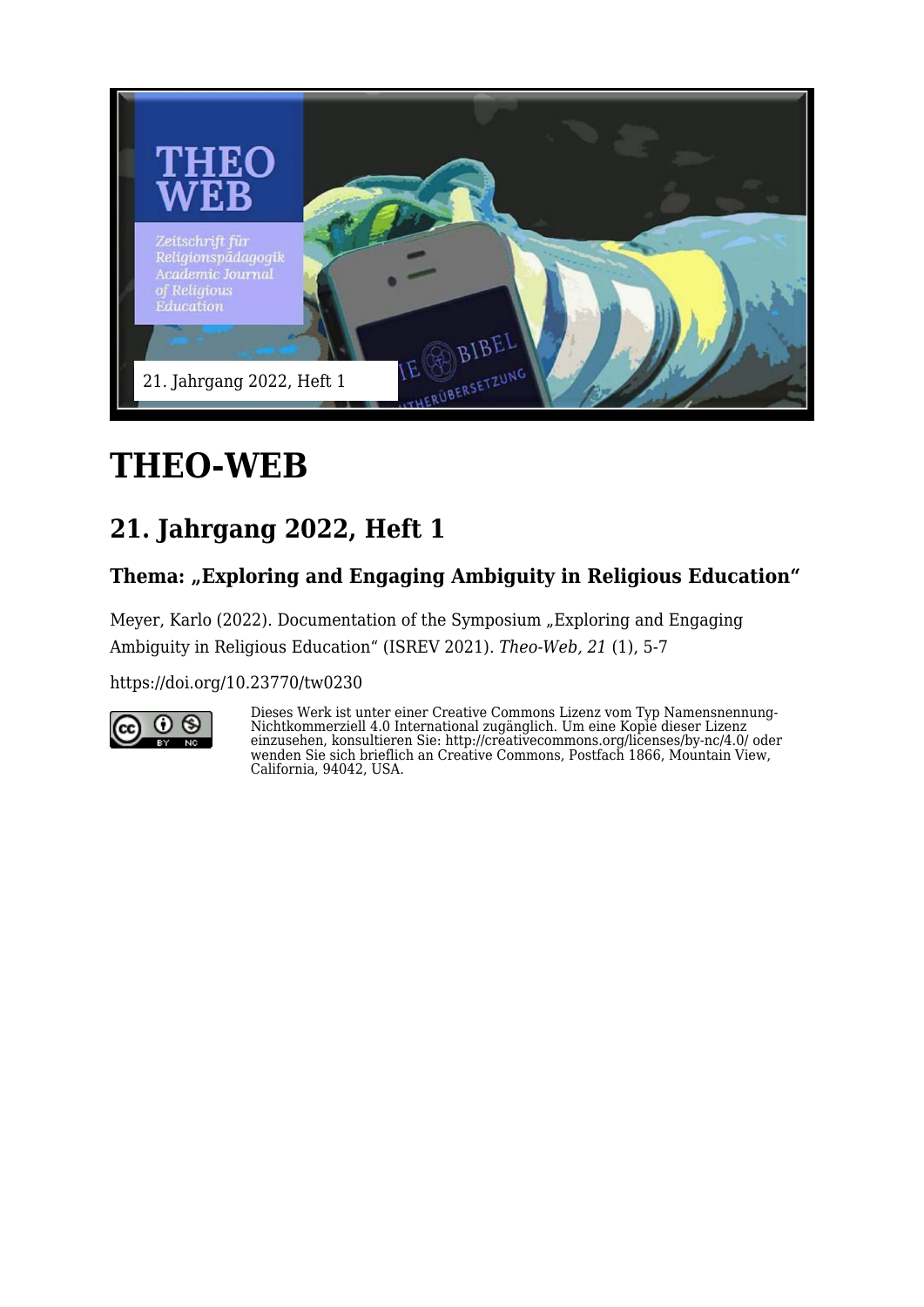### **Documentation of the Symposium "Exploring and Engaging Ambiguity in Religious Education" (ISREV 2021)**

#### von Karlo Meyer

#### *Abstract*

*Not only ethical issues of arms delivery to Ukraine or social issues on wokeness, nearly all topics of Religious Education are, by their very nature, laden with ambiguity and many of them may call past certainties into question. Social, ethical and genuinely theological convictions are all up for debate.*

*Not only ethical issues of arms delivery to Ukraine or social issues on wokeness, nearly all topics of Religious Education are, by their very nature, laden with ambiguity and many of them may call past certainties into question. Social, ethical and genuinely theological convictions are all up for debate.*

Not only ethical issues of arms delivery to Ukraine or social issues on wokeness, nearly all topics of Religious Education are, by their very nature, laden with ambiguity and many of them may call past certainties into question. Social, ethical and genuinely theological convictions are all up for debate.

With regard to social life, ambiguity is omnipresent. When first getting to know another person, much of the social dynamic is initially muddy and the boundaries of what is and isn't acceptable must be worked out. A humorous anecdote, for instance, may be intended to lighten the mood, but achieve the exact opposite if the issue raised is considered anything but a laughing matter by one's interlocutor. What is true for the individual level applies all the more to the macro level of social policy and politics.

The field of ethics, a cornerstone of religious education (RE), is equally rife with ambiguity. Every day people are called to make decisions on issues of ethical importance. Weighing up all the arguments for or against any conclusion is often far from an easy task. When a decision is particularly aggravating, it goes under another name. We call it an ethical "dilemma". These deserve special attention not only by educators.

Questions regarding theological issues may be even harder to answer categorically. The ultimate can be taken as an example: Who or what is God? For a comprehensive answer, one would need to occupy a position above the object of study – such as a scientist looking into a petri dish. Since such a perspective is impossible by definition, at least according to the Abrahamitic traditions, the answer must remain – for the time being – ambiguous. Instead theologians use evocative language and symbolic metaphors.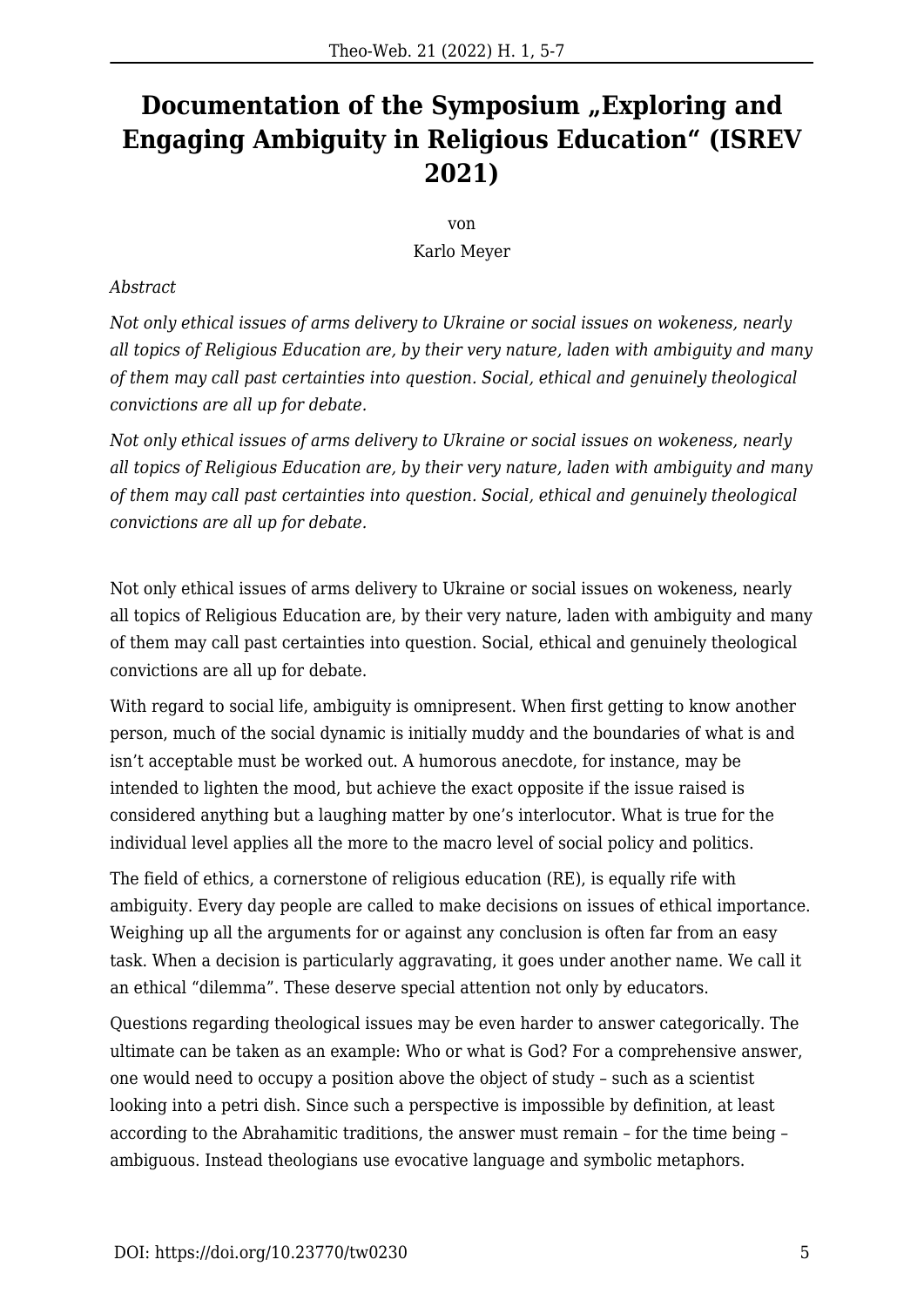Finally there is the realm of deeply personal, religious experiences. These may take place in prayer, during worship services, while singing, on a pilgrimage etc. Subsequent accounts of such experiences differ wildly, but often involve feelings of transcendence of ordinary reality. They may leave people frightened, awestruck or confused and are usually difficult to integrate into their previous frame of reference. Here ambiguity can be felt in its most powerful expression.

In summary, there are many areas of life in which ambiguity can be felt. A core task of RE is to foster tolerance of ambiguity or better to "dive into ambiguity" in order to better respond to the challenges which arise in the social, ethical and religious fabric of society. RE states that it is wrong to cling to a black-and-white view of the world. Such right-orwrong ways of thinking raise certain perspectives above others and thereby hinder a constructive way to deal with ethical dilemmas and conflicts of a moral nature.

Certain traditions take a different approach. They try to resolve ambiguities by providing definitive answers and sweepingly categorical dogmas. These traditions are therefore generally referred to as fundamentalist. A self-reflecting didactics of religion cannot shy away from opposing such post-Enlightenment view, lest it allow pedagogy turn into demagogy. RE cannot stay neutral or maintain a descriptive outsiders perspective, but must rather promote deeper reflection of and confrontation with ambiguity and its lack of definitive answers.

In the history of ideas, the forties and fifties of the last century with the ideologically totalitarian systems they gave rise to provide important impulses for the elaboration of the concept of ambiguity. In philosophy, existentialists such as Simone de Beauvoir took it up, while at the same time a first empirical concept of ambiguity tolerance was developed by Else Frenkel-Brunswick. At the end of the 1950s and beginning of the 1960s first scales measuring intolerance of ambiguity were developed, e.g. by Stanley Budner.

The following collection of essays on ambiguity is the result of an international symposium, held at the biannual Seminar on Religious Education and Values (ISREV) in July 2021. We start with an essay by Kerstin von Brömssen, Gothenburg, on the philosopher Simone de Beauvoir and the educational scholar Paulo Freire. During the 1940's de Beauvoir described basic phenomena of our society using the category "ambiguous". With her *Ethics of Ambiguity,* she influenced Paulo Freire and his method of Liberatory Learning including his dialogical approach. Living in a changing world requires us to adopt a model of education that deals with the ambiguities of life using dialogue. Brömssen argues that the fundamental existential questions should still be asked in Ethics and Religious Education today, especially in the face of neoliberal tendencies in politics and pedagogy.

While many aspects of society may have changed in the last 75 years, the socio-political need to deal with ambiguity must still be reckoned with. Thomas Schlag from Zurich,